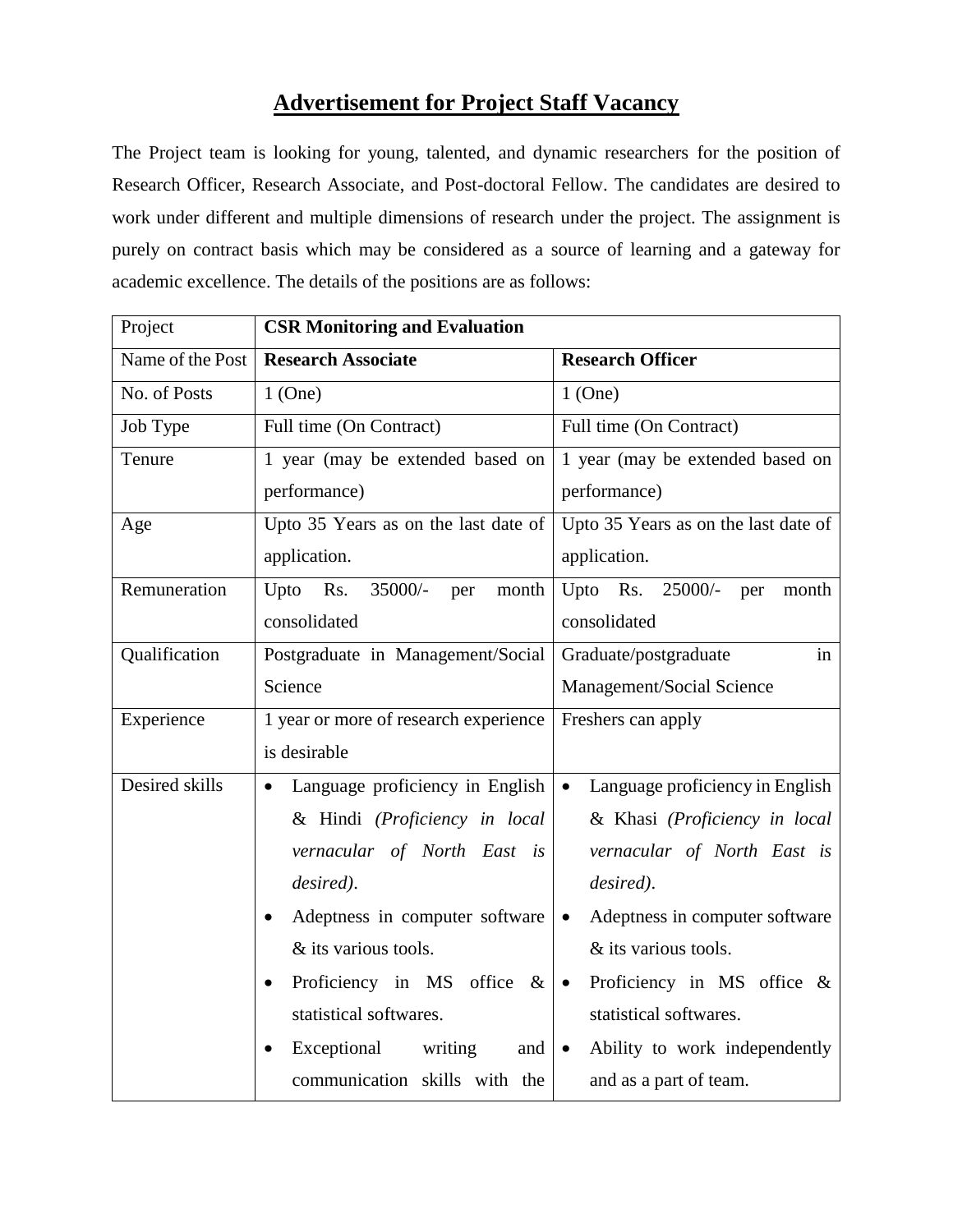|                      | ability<br>contribute<br>to<br>to             | $\bullet$ | interpersonal<br>$\&$<br><b>Strong</b> |
|----------------------|-----------------------------------------------|-----------|----------------------------------------|
|                      | presentations,<br>proposals<br>and            |           | organizational skills.                 |
|                      | manuscripts.                                  | $\bullet$ | Willingness to do field work $\&$      |
|                      | Ability to work independently and             |           | travel as required.                    |
|                      | as a part of team.                            |           |                                        |
|                      | <b>Strong</b><br>interpersonal<br>$\&$        |           |                                        |
|                      | organizational skills.                        |           |                                        |
|                      | Willingness to do field work &                |           |                                        |
|                      | travel as required.                           |           |                                        |
| Job<br>Roles<br>$\&$ | Conduct surveys and monitor<br>$\bullet$      | $\bullet$ | Conduct surveys.                       |
| Responsibilities     | field activities under the Project.           | $\bullet$ | coordinate<br>Assist<br>and<br>in      |
|                      | Analyze field data and produce<br>٠           |           | adopting research designs.             |
|                      | high quality write-ups & reports.             | $\bullet$ | Support<br>and<br>perform              |
|                      | Assist in the evaluation of CSR               |           | quantitative analysis.                 |
|                      | programmes.                                   | $\bullet$ | Draft & document<br>reports/           |
|                      | knowledge<br>Support<br>in<br>٠               |           | articles/ presentations for the        |
|                      | dissemination & manage overall                |           | Project                                |
|                      | logistical support for the survey.            | $\bullet$ | Engage actively in conducting          |
|                      | Contribute effectively to the<br>٠            |           | field interviews, data collection      |
|                      | overall project management.                   |           | analysis,<br>monitoring<br>&<br>and    |
|                      | Disseminate research findings at<br>٠         |           | evaluation                             |
|                      | project meetings & conferences.               |           | Provide<br>support<br>to<br>data       |
|                      | Coordinate closely with internal<br>$\bullet$ |           | repository & maintain records          |
|                      | and external stakeholders                     | $\bullet$ | Provide statistical & analytical       |
|                      | Perform any other relevant duties             |           | support to the team                    |
|                      | assigned by the Project Team                  | $\bullet$ | Perform<br>any<br>other<br>relevant    |
|                      |                                               |           | duties assigned by the Project         |
|                      |                                               |           | Team                                   |
| Job location         | Shillong, Meghalaya                           |           | Shillong, Meghalaya                    |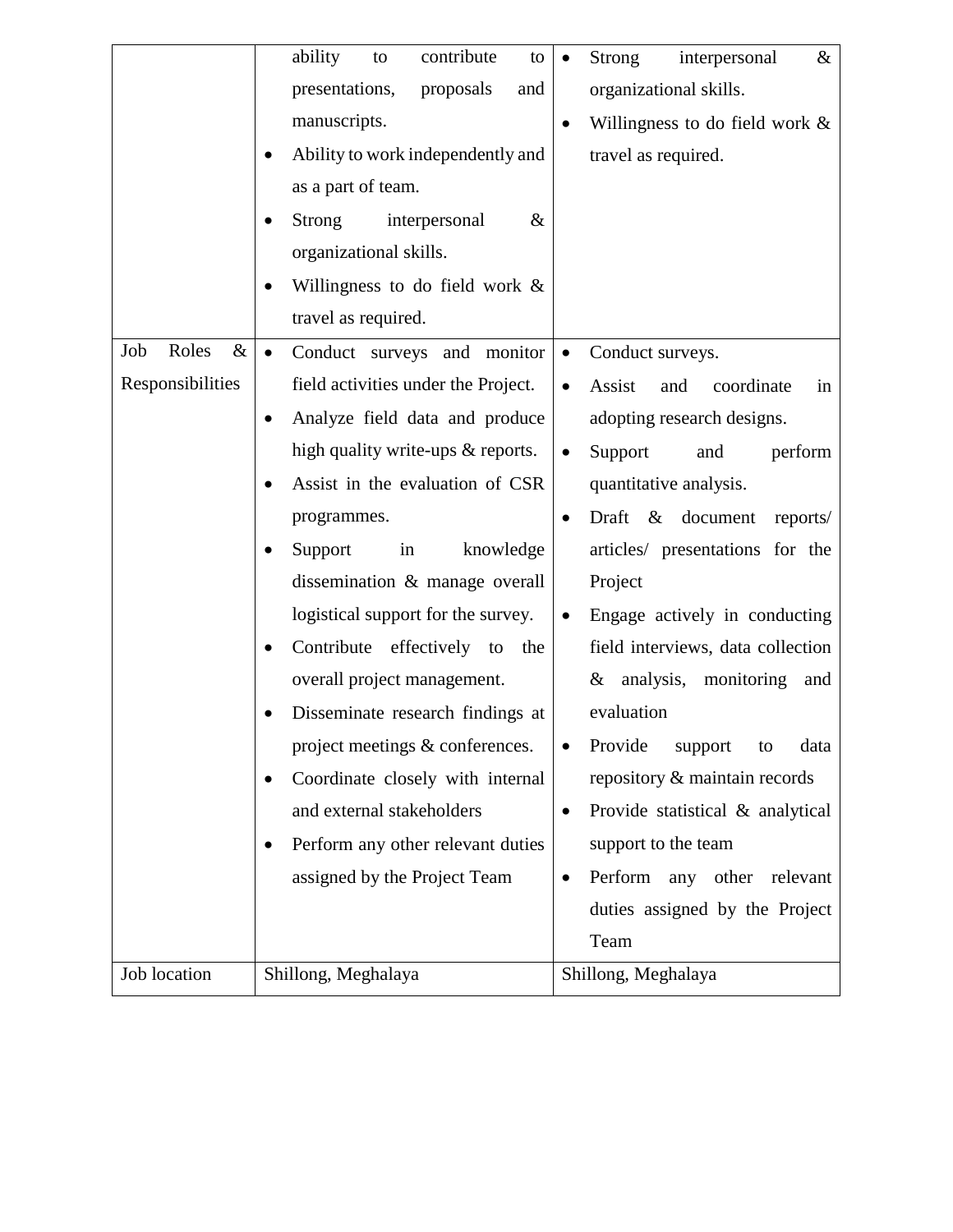| Project              | <b>CSR Monitoring and Evaluation</b>                                      |  |  |
|----------------------|---------------------------------------------------------------------------|--|--|
| Name of the Post     | <b>Post-doctoral Fellow</b>                                               |  |  |
| No. of Posts         | $1$ (One)                                                                 |  |  |
| Job Type             | Full time (On Contract)                                                   |  |  |
| Tenure               | 1 year (may be extended based on Performance)                             |  |  |
| Age                  | Upto 40 Years as on the last date of application.                         |  |  |
| Remuneration         | Upto Rs. 45000/- per month consolidated                                   |  |  |
| Qualification        | Ph.D. in Management/Social Science                                        |  |  |
| Experience           | 2 years or more of research experience is desirable                       |  |  |
| Desired skills       | Language proficiency in English & Hindi (Proficiency in local             |  |  |
|                      | vernacular of North East is desired).                                     |  |  |
|                      | Strong project management skills with ability to handle projects<br>٠     |  |  |
|                      | independently.                                                            |  |  |
|                      | Proficiency in MS office & statistical softwares.<br>٠                    |  |  |
|                      | Exceptional writing and communication skills with the ability to          |  |  |
|                      | contribute to presentations, proposals, reports and manuscripts.          |  |  |
|                      | Ability to work independently and as a part of team.<br>$\bullet$         |  |  |
|                      | Strong interpersonal & organizational skills.                             |  |  |
|                      | Willingness to do field work & travel as required                         |  |  |
| Job<br>Roles<br>$\&$ | Ability to conduct monitoring and evaluation independently.<br>$\bullet$  |  |  |
| Responsibilities     | Manage data collection and field work effectively.<br>$\bullet$           |  |  |
|                      | Excellent writing skills to produce high-quality policy briefs, write-ups |  |  |
|                      | & reports & represent Project team at meetings/seminars/conferences       |  |  |
|                      | related to projects or any other knowledge dissemination programs         |  |  |
|                      | Take a lead role in organizing activities related to knowledge            |  |  |
|                      | dissemination & manage overall logistics of surveys and data collection.  |  |  |
|                      | Coordinate closely with internal and external stakeholders                |  |  |
|                      | Perform any other relevant duties assigned by the Project Team            |  |  |
| Job location         | Shillong, Meghalaya                                                       |  |  |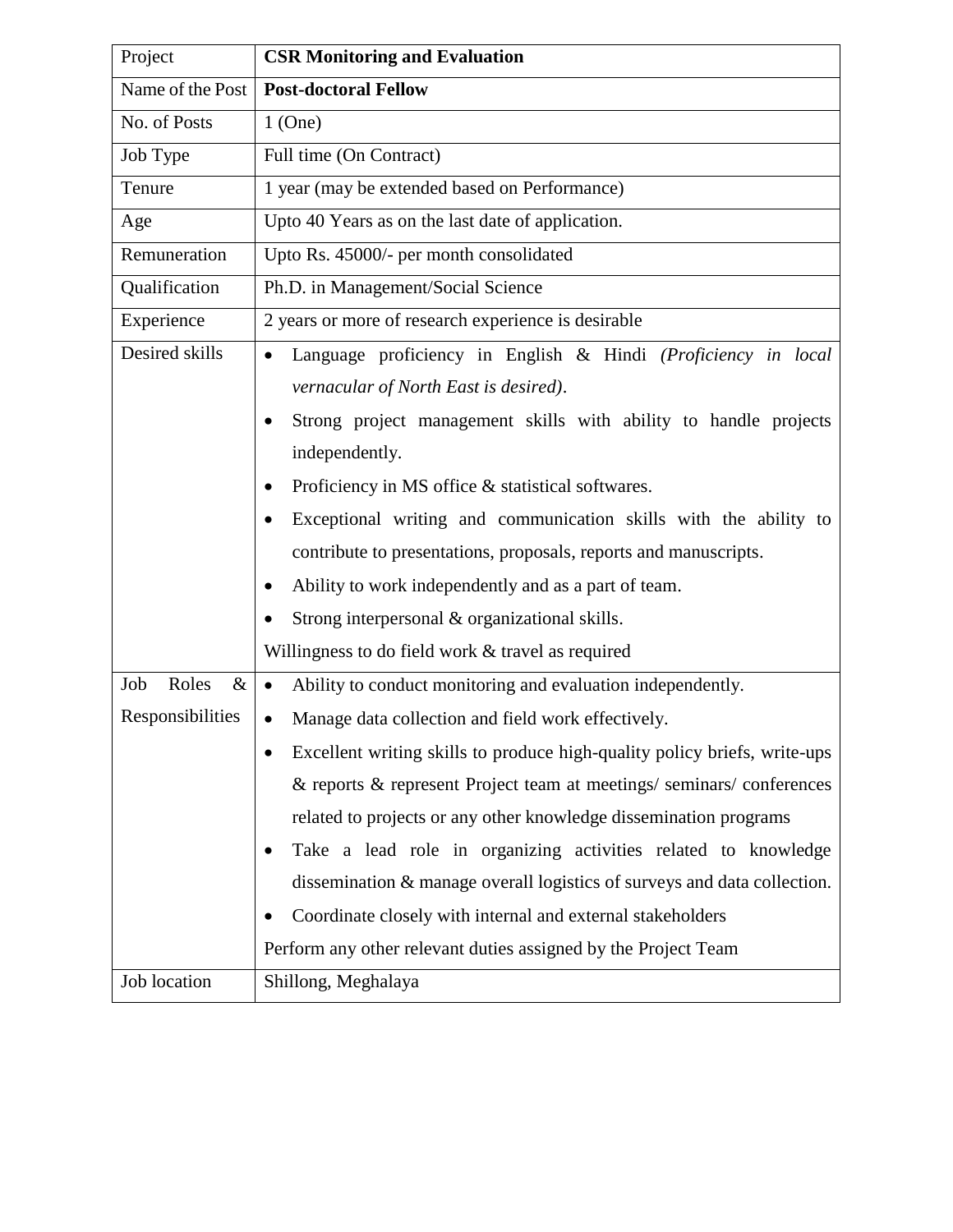## **Application Procedure**

- 1. Interested and eligible candidates may email their updated CV along with a cover/forwarding letter expressing their interest to work as a Post-doctoral Fellow/Research Associate/Research Officer, as the case may be, addressed to **mdp@iimshillong.ac.in**. The name of the post may be clearly indicated in the subject column of the email.
- 2. The last date for submission of the application is till  $1700$  Hrs. of  $4<sup>th</sup>$  June 2022. Applications received after the due date and time will not be entertained and liable to be rejected.
- 3. Applicants must provide their willingness to take up any tasks during the Contract period.
- 4. Candidates are requested kindly to go through the advertisement carefully, before applying.
- 5. If the number of applications received in response to the advertisement is large, IIM Shillong may shortlist the candidates to a reasonable limit based on the essential and desirable qualifications / record of academic performance / relevant experience for the post or any other benchmarks as decided by the project team.
- 6. The prescribed essential qualifications are minimum and mere possession of the same does not entitle candidates to be called for Interview.
- 7. Candidates will have to produce the proof of details furnished in their applications, in original, during the Interview.
- 8. Candidates should have a valid email-id and mobile number which should be kept active till the declaration of the final result. All communications relating to this advertisement shall be sent to the email-id / mobile SMS mentioned by the candidates in the application.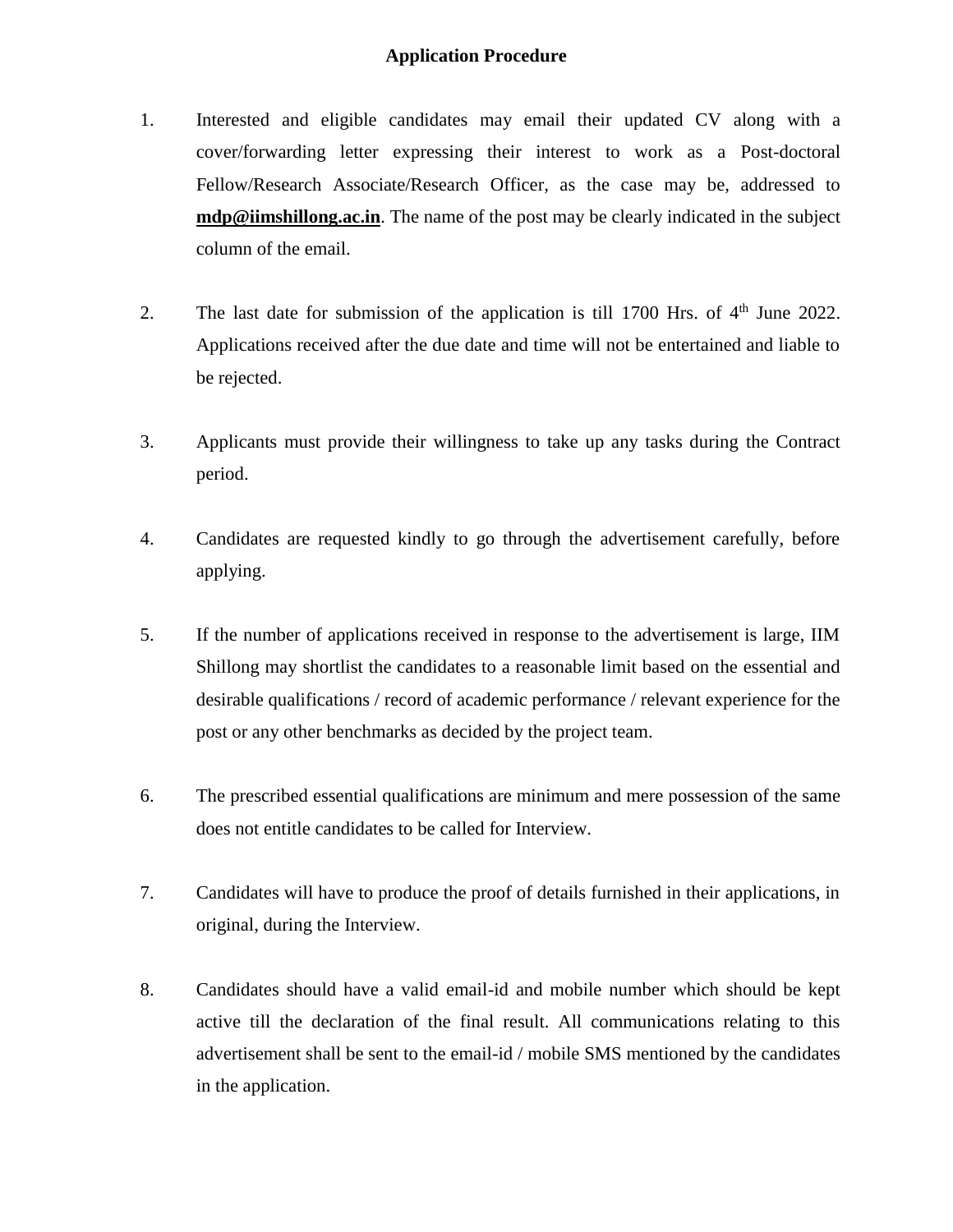- 9. IIM Shillong reserves the right to cancel the recruitment process without assigning any reason thereof or modify the number of vacancies to be filled.
- 10. Canvassing in any form and /or bringing any influence, political or otherwise will be treated as disqualification. No interim correspondence/inquiry will be entertained.
- 11. The number of vacancies mentioned in the advertisement may vary depending upon the requirements.

*Note: The prescribed essential qualifications are the minimum and mere possession of the same does not entitle candidates for selection.* 

## **Terms and Conditions**

- 1. The Contractual Employee, i.e., Post-doctoral fellow/Research Associate/Research Officer will be paid a Fixed Monthly Remuneration of Upto Rs. 45,000/-, Rs. 35,000/- and Rs. 25,000/respectively and no other allied benefits are admissible. Contractual Employee will be entitled to TA/DA, if required to proceed on official project tour and will be entitled for emoluments etc. as per the norms.
- 2. The position is temporary and, therefore, will not confer any right on the incumbent to any claim, implicit or explicit on any post in IIM Shillong. The appointment is liable to be terminated in case the Performance/Conduct of the Contractual Employee is not found satisfactory.
- 3. The crucial date for determining the age limit of the Candidates will be the last date of receipt of applications i.e.,  $4<sup>th</sup>$  June, 2022.
- 4. No TA/DA will be paid for attending the interview.
- **5.** Since the post of Post-doctoral Fellow/Research Associate/Research Officer do not have status of regular employees they are not entitled for any regular leave. However, they will be allowed to avail 08 (eight) days Casual Leave (CL) and 02 (Two) days Restricted Holidays (RH) in a Calendar Year as per the norms of the Institute.